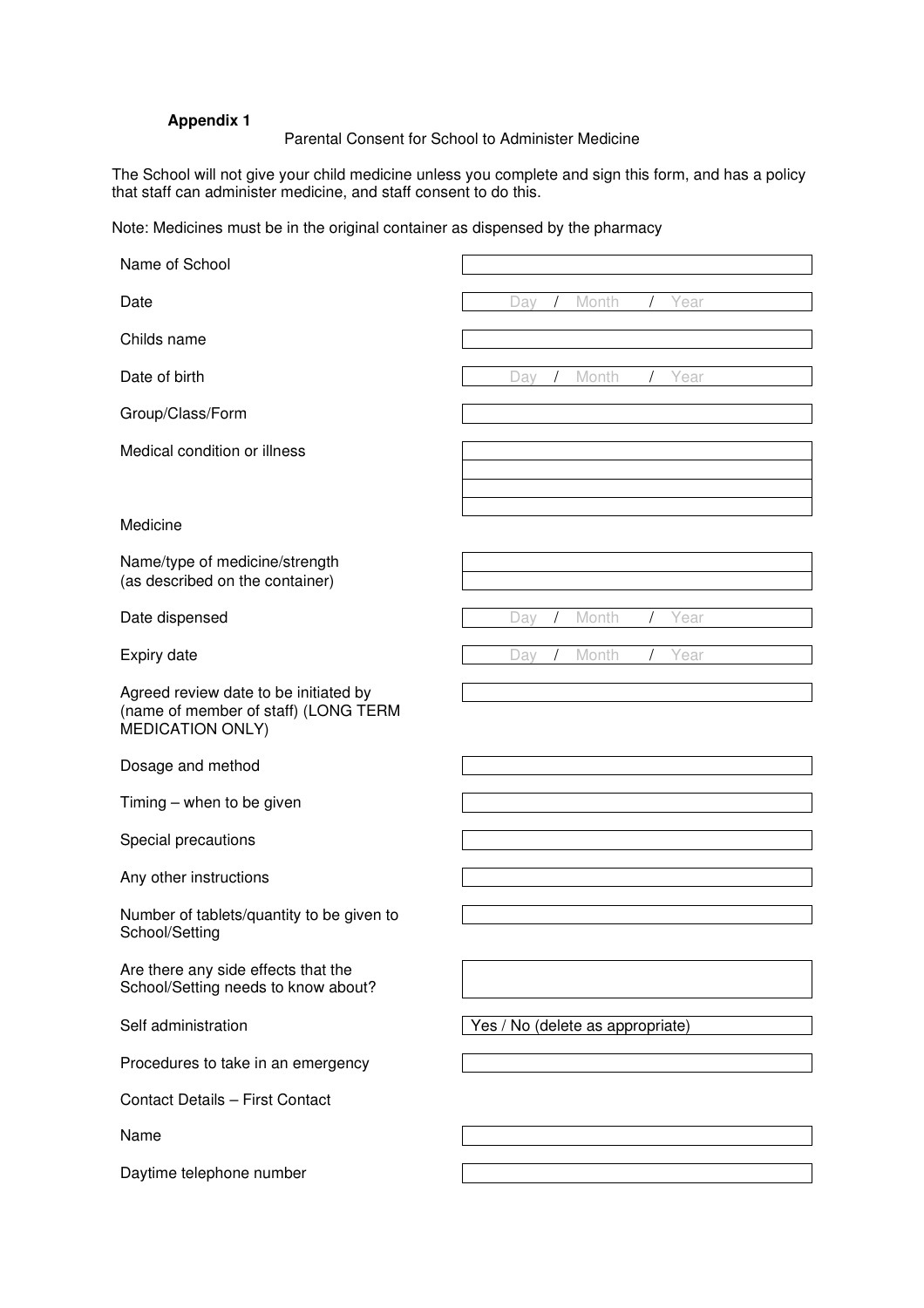Relationship to child

Address

I understand that I must deliver the medicine personally to (agreed member of staff)

Contact Details – Second Contact

Name

Daytime telephone number

Relationship to child

Address

I understand that I must deliver the medicine personally to (agreed member of staff)

Name and phone number of G.P.

The above information is, to be the best of my knowledge, accurate at the time of writing and I give consent to School/Setting staff administering medicine in accordance with the School/Setting policy. I will inform the School/Setting immediately, in writing, if there is any change in dosage or frequency of the medication or if the medicine is stopped.

I accept that this is a service that the School/Setting is not obliged to undertake. I understand that I must notify the School/Setting of any changes in writing

| Date               | Signature(s) |
|--------------------|--------------|
| Parent's signature |              |
| Print name         |              |
| Date               |              |
|                    |              |

In order to communicate the need for your child to have medicine to other members of staff we will write your child's first name on a board in the office along with the time it is to be administered.

Please tick to give consent for this.

If more than one medicine is to be given a separate form should be completed for each one.

For School Use Only

| Checked by | Date | Signature | <b>Print Name</b> |
|------------|------|-----------|-------------------|
|            |      |           |                   |
|            |      |           |                   |
|            |      |           |                   |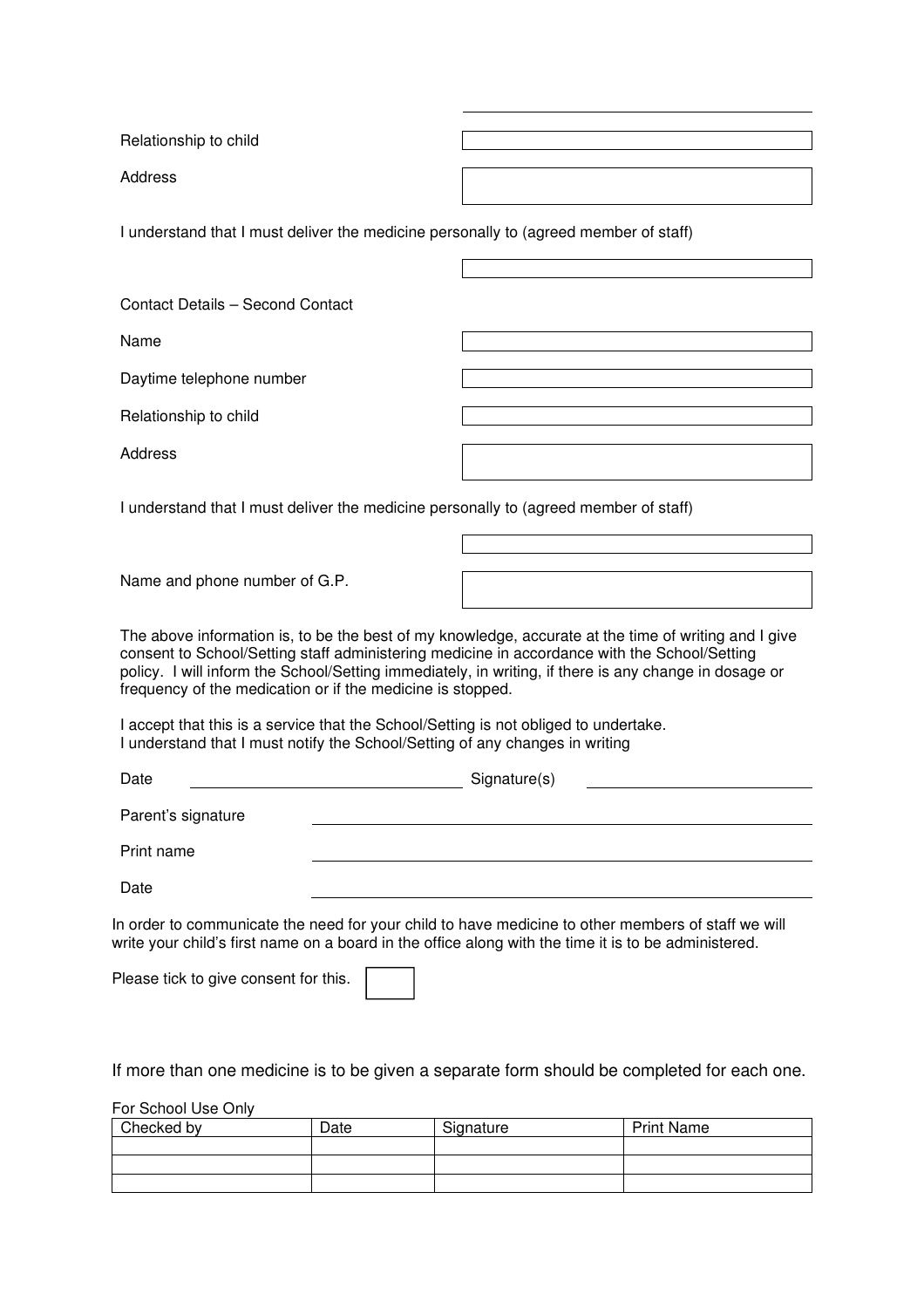## **Appendix 2**

Record of medicine administered to an individual child (MAR) Form

| Name of School/Setting                 |  |     |       |      |  |
|----------------------------------------|--|-----|-------|------|--|
| Childs name                            |  |     |       |      |  |
| Date of birth                          |  | Day | Month | Year |  |
| Group/Class/Form                       |  |     |       |      |  |
| Date medicine provided by parent/carer |  |     |       |      |  |
| Quantity received                      |  |     |       |      |  |
| Name and strength of medicine          |  |     |       |      |  |
| Expiry date                            |  | Day | Month | Year |  |
| Quantity returned                      |  |     |       |      |  |
| Dose, timing and frequency of medicine |  |     |       |      |  |
| Staff signature                        |  |     |       |      |  |
| Signature of parent                    |  |     |       |      |  |
|                                        |  |     |       |      |  |
| Date                                   |  |     |       |      |  |
| Time given                             |  |     |       |      |  |
| Dose given                             |  |     |       |      |  |
| Name of member of staff                |  |     |       |      |  |
| <b>Staff initials</b>                  |  |     |       |      |  |
|                                        |  |     |       |      |  |
| Date                                   |  |     |       |      |  |
| Time given                             |  |     |       |      |  |
| Dose given                             |  |     |       |      |  |
|                                        |  |     |       |      |  |